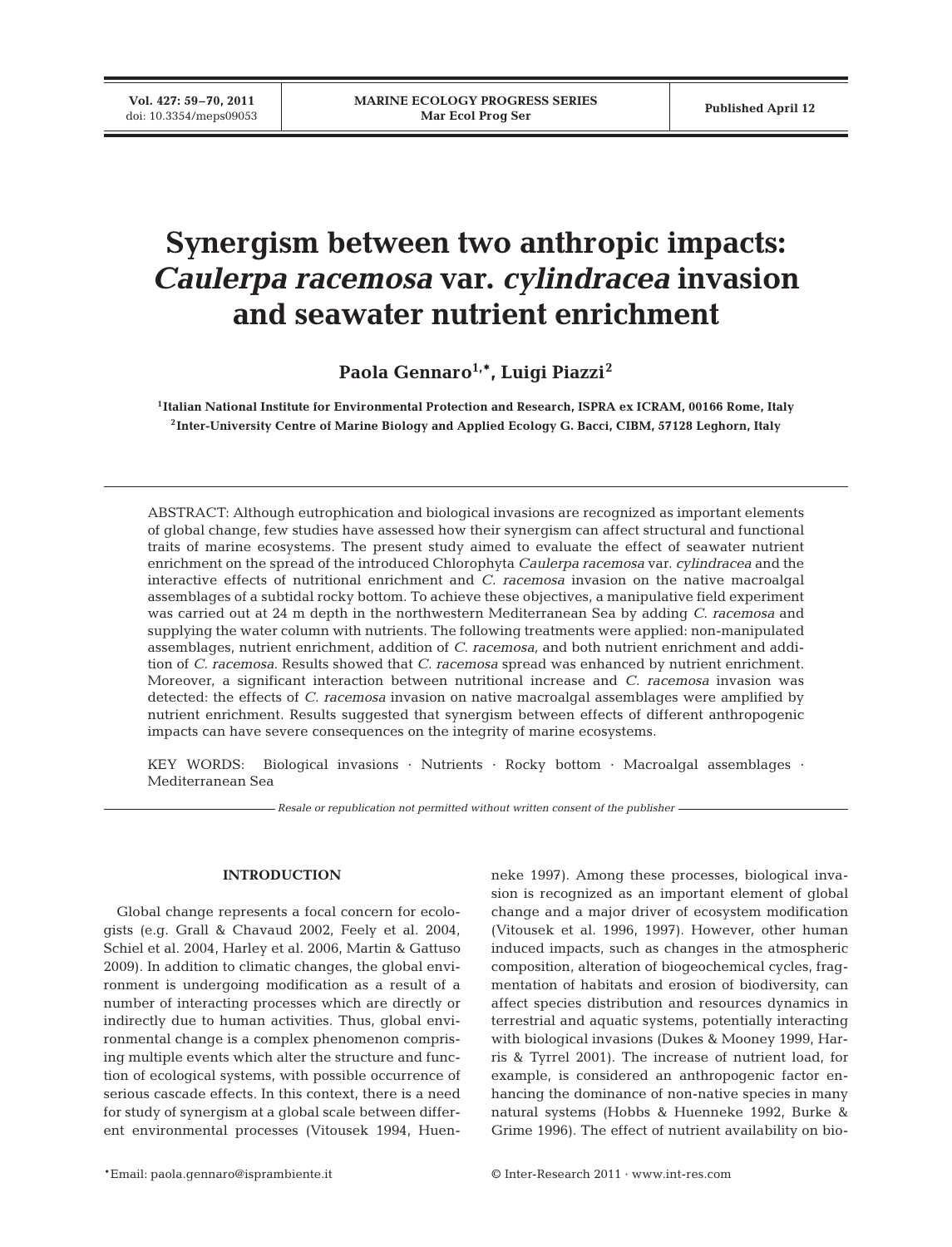logical invasions has been examined mainly in terrestrial habitats (Burke & Grime 1996, Gross et al. 2005, Leishman & Thomson 2005); in contrast, only a few experimental studies have been carried out to investgate this phenomenon in marine ecosystems (but see Steen 2003, Sánchez & Fernández 2006, Incera et al. 2009). Eutrophication is a growing problem in the marine habitats of coastal waters all over the world (Nixon 1995, Livingston 2001, Howarth & Marino 2006) and is considered one of the main causes of deteriorating coastal water quality and loss of ecosystem complexity (Soltan et al. 2001, Arevalo et al. 2007). Biotic homogenization due to the proliferation of opportunistic species has been attributed mostly to high loading of nutrients derived from industrial and urban sewage effluents (Valiela et al. 1992, Morand & Briand 1996). Furthermore, nutrient enrichment can aid the spread of introduced macroalgae through different mechanisms (Stimson et al. 2001, Torres et al. 2004). Nutrient availability is usually an important factor in determining the species composition of seaweed assemblages (Teichberg et al. 2008). An increase in nutrients in natural systems is detrimental to slow-growing plants which are adapted to nutrient-poor habitats and creates favorable conditions for faster-growing plants, such as many invasive seaweeds. Moreover, the degradation of benthic systems caused by pollution can reduce the native assemblage's resistance to invasions (Stachowicz et al. 1999). Thus, knowledge of synergetic mechanisms between nutrient enrichment and invasions of introduced seaweeds can provide valuable insights, which will assist ecologists in building predictive models and planning conservation programs (Lapointe & Beldford 2010).

The Chlorophyta *Caulerpa racemosa* (Forsskål) C. Agardh var. *cylindracea* (Sonder) Verlaque, Huisman & Boudouresque (Verlaque et al. 2003) represents one of the most serious invasive species in the Mediterranean Sea (Klein & Verlaque 2008). The alga has rapidly colonized wide areas of the Mediterranean basin, forming permanent populations and interfering with the native assemblages (Piazzi et al. 2001, 2005b, Piazzi & Balata 2008, Klein & Verlaque 2008). Marine ecosystems which are essential for biodiversity conservation, such as seagrass meadows and coralligenous habitat (sensu Ballesteros 2006), have been invaded by *C. racemosa* with consequent loss of the original structure of assemblages (Ceccherelli & Campo 2002, Piazzi et al. 2007a, Antolic et al. 2008). ´

The interaction of *Caulerpa racemosa* with other kinds of human impact has been investigated in relation to the increase of sediment deposition, showing important synergetic effects (Piazzi et al. 2005a, 2007b), but no data are available on the consequences of increased water nutrient load on *C. racemosa* invasion. However, several observations suggest that the spread of this invasive alga is related to different types of human pressures. For example, along the Mediterranean French coasts, *C. racemosa* cover is higher in marine areas close to harbors, and in areas affected by industrial and urban pollution, than in undisturbed areas (Klein et al. 2005). The same pattern is observed along the urbanized coasts of Tuscany, Italy, where the highest *C. racemosa* biomass values in the Mediterranean Sea have been recorded (Piazzi et al. 2001). Correlative and experimental studies highlight a positive influence of increasing nutrient availability on the spread of the co-generic invasive seaweed *Caulerpa taxifolia* (Vahl) C. Agardh (Chisholm et al. 1995, 1997, Ceccherelli & Cinelli 1997), suggesting similar effects on *C. racemosa*. The present study aimed to evaluate the role of seawater nutrients in the spread of *C. racemosa* and to detect possible interactive effects of nutrient enrichment and *C. racemosa* invasion on the native assemblages. To this end, a manipulative field experiment was carried out by adding *C. racemosa* and supplying water column with nutrients. The following hypothesis were tested: (1) an increase of nutrient load can enhance the growth of *C. racemosa*, (2) both nutrient enrichment and *C. racemosa* invasion may cause modifications in the structure of macroalgal assemblages of the subtidal rocky bottom, and (3) the concurrent presence of these 2 stressors may lead to greater effects than the sum of the effects of each stressor acting alone.

## **MATERIALS AND METHODS**

**Study site and experimental design.** The study was carried out on a rocky subtidal bottom 24 m deep located along the Tuscan coast south of Leghorn (43° 28' 24'' N, 10° 19' 42'' E) where the substratum is colonized by coralligenous assemblages below 20 m depth. *Caulerpa racemosa* has been present at the study site since 1996, showing a patchy distribution extending from the surface to 40 m depth (Piazzi & Balata 2009).

Field experiments took place from July to October 2009, which represents the main growth season of *Caulerpa racemosa* (Ruitton et al. 2005). The following treatments were considered: non-manipulated assemblages (hereafter indicated as control), nutrient enrichment (nutrient-enriched), addition of *C. racemosa* (in vaded) and both nutrient enrichment and addition of *C. racemosa* (nutrient-enriched+invaded). For each treatment, 4 areas of about  $100 \text{ m}^2$  and  $10\text{'s}$  of m apart were selected at random along 3 km of coastline. In each area, 3 replicate experimental plots of 400 cm<sup>2</sup> were located at random, several meters distant from each other.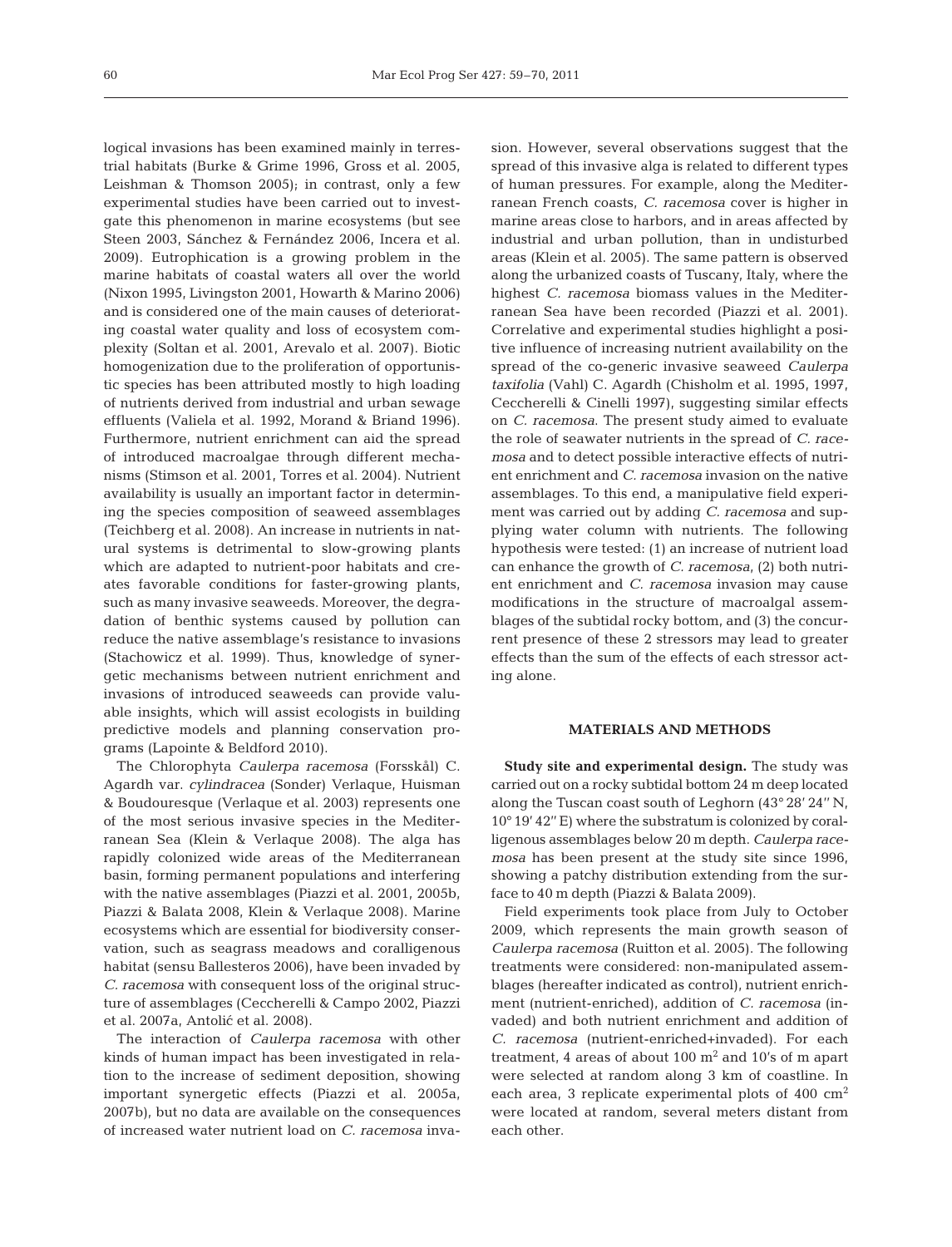Manipulative field experiment. In the areas assigned to invaded and nutrient-enriched+invaded treatments, 15 fragments of the invasive alga, 12 cm in length, were anchored in each plot using 2 wire bridges fixed to the substratum by means of 15 cm long nails. Alga fragments were collected in the adjacent patches inside the study site and attached within 1 h. At the beginning of the study, the mean cover of *Caulerpa racemosa* was about 70% of the experimental plot surface, thus comparable to that measured for naturally invaded assemblages in the same habitat (Piazzi & Balata 2008, 2009).

In the areas assigned to nutrient-enriched and nutrient-enriched+invaded treatments, two  $20 \times 5 \times 5$  cm nylon mesh bags (1 mm mesh size), each containing 200 g fertilising pellets (Osmocote®, Scotts), were placed along the 2 opposite sides of each plot and fixed to the substratum with nails. The NPK composition of the pellets was 15-9-9, which is one of the combinations of nitrogen (15%, made up of 7% ammonia and 8% nitrate), phosphorus (9% in the form of  $P_2O_5$ ) and potassium  $(9\%$  as  $KNO_3)$  commonly utilized for fertilizing terrestrial plants. After 2 mo, before the complete dissolution of pellets, the bags were replaced with new ones in all treated experimental plots in order to maintain a constant water nutrient concentration throughout the study period. The quantity of fertiliser pellets per surface unit was higher than that used in similar experiments carried out previously on the same site so as to induce a response in macroalgal assemblages over a short time period (Balata et al. 2010).

To verify the efficiency of experimental manipulation, concentrations of seawater nutrients were measured after 1 mo from the beginning of the study in 2 areas selected at random among those with and without added nutrients. In each area, 2 replicate water samples were taken from each of the 3 experimental plots using 60 ml sterile syringes. Samples were immediately filtered (0.45 µm mesh size) and stored at –20°C pending laboratory nutrient analysis. Seawater concentrations of ammonia  $(N-NH_4^+)$ , nitrite  $(N-NO<sub>2</sub><sup>-</sup>)$ , nitrate  $(N-NO<sub>3</sub><sup>-</sup>)$  and phosphorus  $(PP-PO<sub>4</sub><sup>3</sup><sup>-</sup>)$ were determined using a continuous-flow AA3 Auto-Analyzer (Bran-Luebbe) and expressed in  $\mu$ mol  $l^{-1}$ . For each nutrient component, the statistical significance of concentration values was analyzed by 2-way analysis of variance (ANOVA) with Nutrient (nutrientenriched vs. not enriched) as fixed factor and Area (2 levels) as random factor nested in Nutrient. The concentrations of ammonia, nitrate and phosphorus were significantly higher in nutrient-enriched plots (Table 1), confirming the effectiveness of the tested method for nutrient enrichment of the experimental plots. Differences between areas were significant only for nitrite concentration, which was not significantly different between nutrient-enriched and nonenriched plots.

*Caulerpa racemosa* **growth.** The maximum diameter (cm) of *Caulerpa racemosa* patches was measured every 40 d throughout the study period. The growth rate per day was calculated as the difference in patch size between consecutive samplings divided for the number of days. At the end of this period, that is 4 mo after the start of the experiment, *C. racemosa* was removed from all treated plots and its abundance in each plot was evaluated in laboratory as biomass, total length of stolons and number of fronds. Biomass was expressed as g dry weight obtained after drying the material for 48 h at 60°C.

Patch diameter and *Caulerpa racemosa* biomass, stolon length and the number of fronds were analysed by 2-way ANOVA with Nutrient (nutrient enriched vs. not enriched) as fixed factor and Area (4 levels) as random factor nested in Nutrient.

**Macroalgal assemblages.** At the end of the study period, experimental plots were sampled by scraping whole  $400 \text{ cm}^2$  surface of the plots by means of a hammer and a chisel. Material collected for each plot was preserved in 4% formalin seawater. In the laboratory, all macroalgal species were identified and abundance of each species was estimated as percentage cover (percentage of plot surface occupied by the algal surface measured by spreading out the thalli; Ballesteros 1986). For each sample, total percentage cover was calculated by summing the percentage cover of all algae in the sample. Percentage cover of turf, encrusting and erect layers was also calculated as the sums of the percentage cover of all the algae belonging to each layer (Piazzi et al. 2001). Diversity was evaluated as the number of species per plot and by the Shannon-Weaver index  $(H' = -\sum R_i/R_t \ln R_i/R_t$ , where  $R_i$  is the percentage cover of the species  $i$  and  $R_t$  is the total percentage cover).

Multivariate analysis of variance based on permutations (PERMANOVA, Anderson 2001) was used to examine differences in patterns of composition and

Table 1. Nutrient concentrations in plots with and without added nutrients (mean  $\pm$  SE, n = 12) and results of ANOVA analysis between the 2 experimental conditions. Significant p-values are in **bold** type

| Nutrient   | Plots without<br>added nutrients<br>(µmol $l^{-1}$ ) | Nutrient-<br>enriched plots<br>(umol $l^{-1}$ ) | F    | р     |
|------------|------------------------------------------------------|-------------------------------------------------|------|-------|
| $N-NH_4^+$ | $1.7 \pm 0.6$                                        | $47.3 \pm 7.1$                                  | 11.5 | 0.006 |
| $N-NO3$    | $0.7 \pm 0.3$                                        | $48.8 \pm 12.3$                                 | 18.8 | 0.001 |
| $N-NO2$    | $0.3 \pm 0.1$                                        | $3.3 \pm 0.9$                                   | 1.4  | 0.286 |
| $P-PO43-$  | < 0.001                                              | $9.1 \pm 2.5$                                   | 4.1  | 0.003 |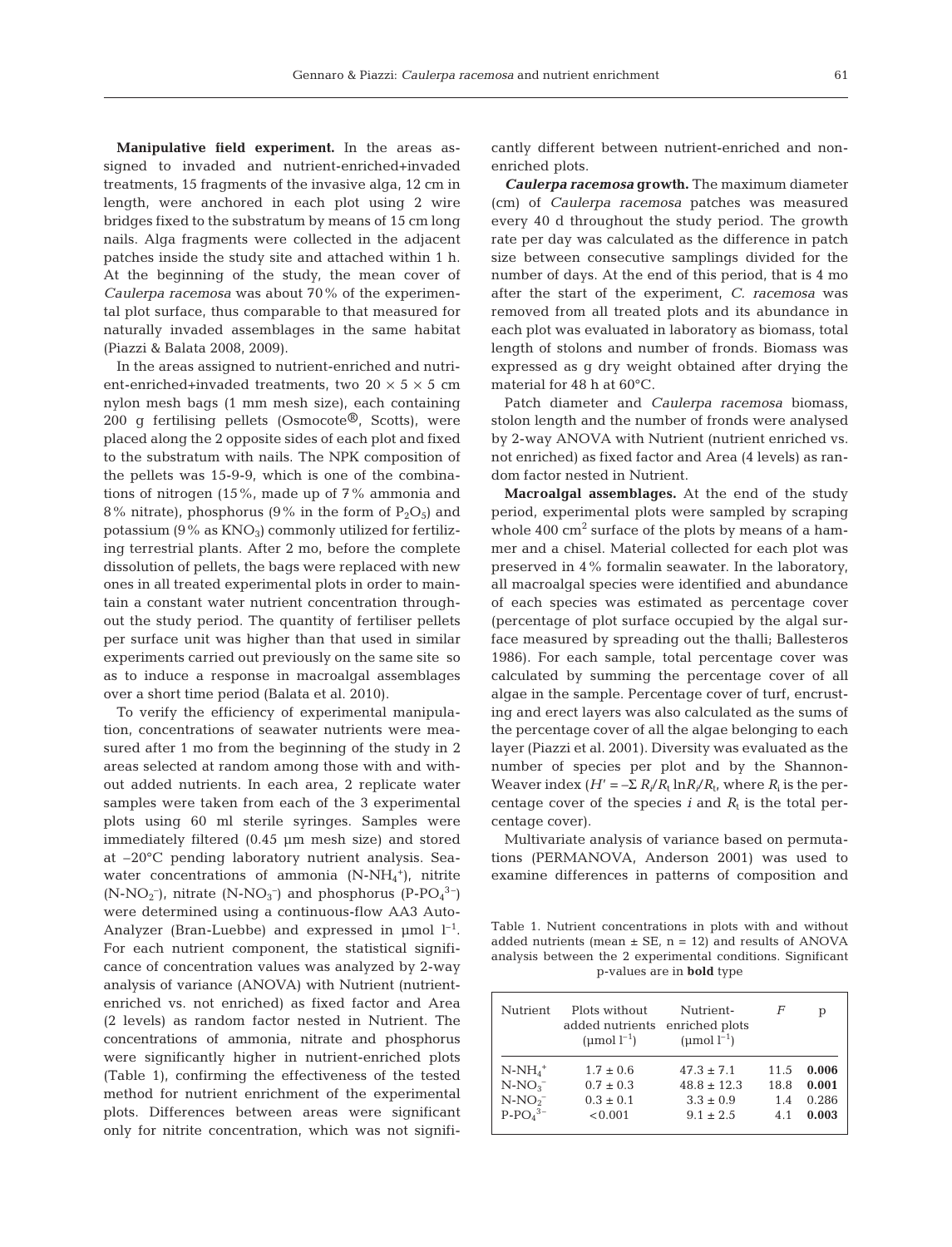abundance of species between treatments. The analysis consisted in a 3-way model with Nutrient (nutrient enriched vs. not enriched) and Invasion *(Caulerpa racemosa* added vs. not added) as fixed and orthogonal factors, Area (4 levels) as random factor nested in the interaction Nutrient  $\times$  Invasion and 3 replicates for each Area. PERMANOVA was conducted on the Bray-Curtis dissimilarity matrix (Bray & Curtis 1957), calculated from untransformed data. SIMPER analysis (Clarke 1993) was used to identify the percentage contribution of each species to the Bray-Curtis dissimilarity between conditions. A 2-dimensional non-metric multidimensional scaling (nMDS) was used to provide a graphical representation of the data.

Values of total percentage cover, percentage cover of vegetation layers, species number and Shannon-Weaver index were analysed by 3-way ANOVA. Factors and levels considered in these analyses were the same described for the multivariate analysis. Cochran's *C*-test was used before each analysis to check for homogeneity of variance (Underwood 1997). Student Newman Keuls (SNK) test was used for *a posteriori* multiple comparison of means.

#### **RESULTS**

#### *Caulerpa racemosa* **growth**

In the plots where *Caulerpa racemosa* were added, patches of the alga reached their maximum size in September, when their diameter measured  $42.2 \pm$ 2.3 cm (means  $\pm$  SE, n = 12) in the invaded plots and  $55.5 \pm 1.7$  cm in the nutrient-enriched+invaded plots. At the end of the study period (October 2009), patchdiameter was  $38.2 \pm 3.6$  cm and  $51.1 \pm 3.1$  cm respectively in invaded plots and in nutrient-enriched+ invaded plots (Fig. 1). The highest growth rate was



Fig. 1. *Caulerpa racemosa.* Diameter of patches (mean ± SE,  $n = 12$ ) over the 4 mo of the experiment. i: invaded plots,  $n+i$ : nutrient enriched+invaded plots

registered between August and September, when it reached  $0.49 \pm 0.02$  cm d<sup>-1</sup> in invaded plots and  $0.74 \pm$  $0.02$  cm  $d^{-1}$  in nutrient-enriched+invaded plots.

*Caulerpa racemosa* biomass (15.2  $\pm$  2.4 and 30.2  $\pm$ 3.4 gr dry wt  $m^{-2}$  respectively in invaded and nutrientenriched+invaded plots), stolon length (691.9  $\pm$ 113.4 cm and  $991.7 \pm 98.4$  cm) and number of fronds  $(115.4 \pm 24.2 \text{ and } 226.7 \pm 20.7)$ , were all lower in invaded plots than in nutrient-enriched+invaded plots. ANOVA detected significant differences between treatments for all the above mentioned variables; moreover, a significant variability among areas was detected for biomass, stolon length and number of fronds (Table 2).

#### **Macroalgal assemblages**

A total of 65 macroalgal species were identified (7 Chlorophyta, 7 Fucophyceae and 51 Rhodophyta; Table 3). In control areas, algal assemblages showed a well defined stratified structure. Calcareous Corallinales completely covered the rocky bottom, forming a

Table 2. *Caulerpa racemosa.* Results of nested ANOVA analysis performed on variables patch diameter, stolon length, biomass and number of fronds. Significant p-values are in **bold** type; ns: not significant

| Source                     | df | MS       | $\boldsymbol{F}$ | p      | Source                     | df | MS      | F     |       |
|----------------------------|----|----------|------------------|--------|----------------------------|----|---------|-------|-------|
| Patch diameter             |    |          |                  |        | <b>Biomass</b>             |    |         |       |       |
| Nutrient $=N$              |    | 1568.16  | 42.70            | 0.0006 | Nutrient $=N$              |    | 0.767   | 10.66 | 0.017 |
| Area $(N)$                 | 6  | 36.72    | 0.97             | 0.4756 | Area $(N)$                 | 6  | 0.072   | 5.15  | 0.004 |
| Residual                   | 16 | 37.83    |                  |        | Residual                   | 16 | 0.014   |       |       |
| Total                      | 23 |          |                  |        | Total                      | 23 |         |       |       |
| Cochran's $C = 0.453$ (ns) |    |          |                  |        | Cochran's $C = 0.304$ (ns) |    |         |       |       |
| Stolon length              |    |          |                  |        | No. of fronds              |    |         |       |       |
| Nutrient $=N$              |    | 1315478  | 7.04             | 0.037  | Nutrient $=N$              |    | 148444  | 23.91 | 0.002 |
| Area $(N)$                 | 6  | 186977.8 | 3.6              | 0.018  | Area $(N)$                 | 6  | 6207.41 | 3.85  | 0.014 |
| Residual                   | 16 | 51867.76 |                  |        | Residual                   | 16 | 1614.28 |       |       |
| Total                      | 23 |          |                  |        | Total                      | 23 |         |       |       |
| Cochran's $C = 0.396$ (ns) |    |          |                  |        | Cochran's $C = 0.307$ (ns) |    |         |       |       |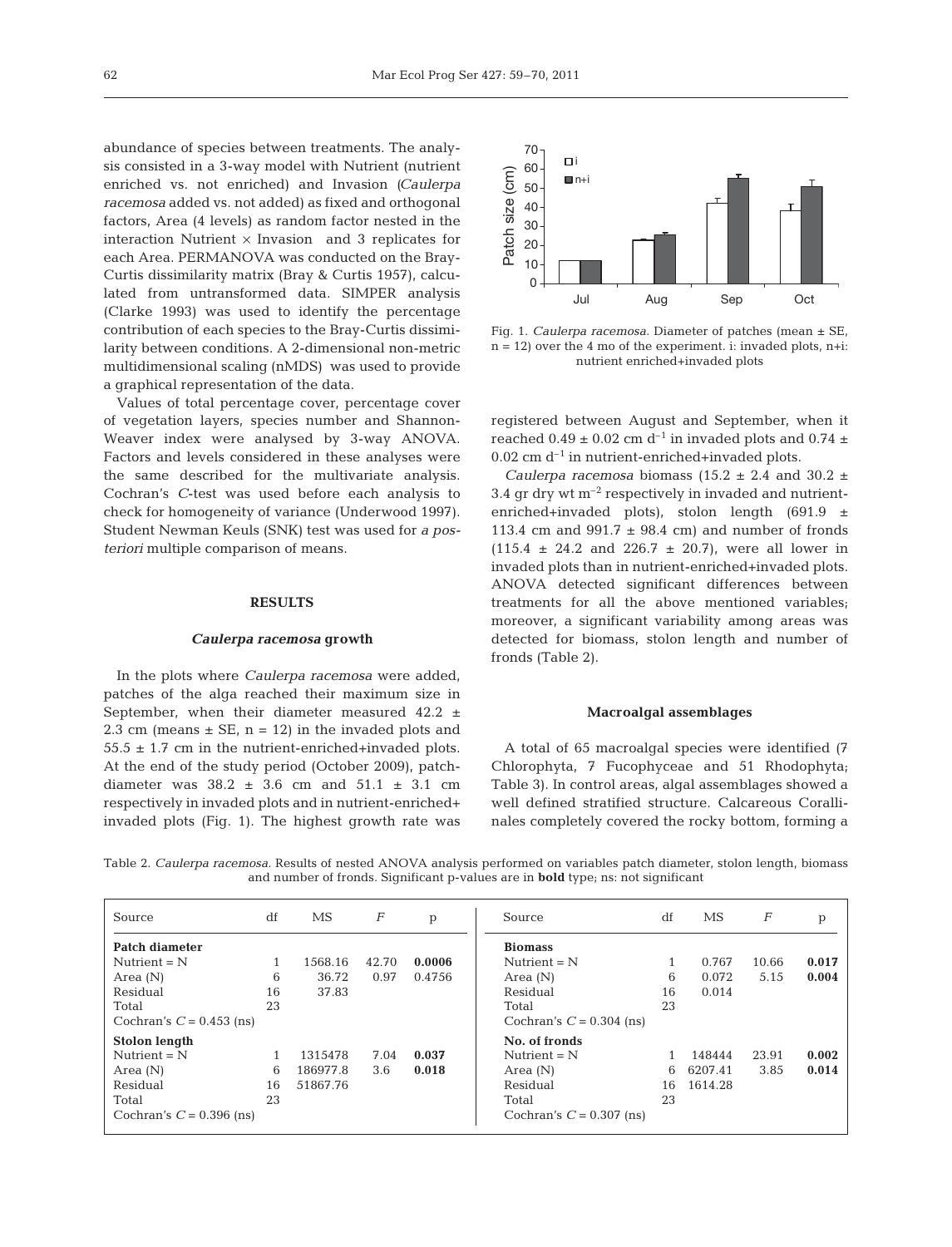Table 3. Samples collected and mean percentage cover in experimental plots. c: control, n: nutrient-enriched, i: invaded, n+i: nutrient-enriched+invaded

| Taxon                                                                                           | $\mathbf C$ | $\mathbf n$ | $\mathbf{i}$ | $n+i$          |
|-------------------------------------------------------------------------------------------------|-------------|-------------|--------------|----------------|
| Chlorophyta                                                                                     |             |             |              |                |
| Cladophora echinus (Biasoletto) Kützing                                                         | 0.3         | 0.5         | 0.3          | 0.0            |
| Cladophora prolifera (Roth) Kützing                                                             | 0.4         | 1.2         | 3.8          | 5.7            |
| Flabellia petiolata (Turra) Nizamuddin                                                          | 47.5        | 46.2        | 34.2         | 24.9           |
| Halimeda tuna (J. Ellis et Solander) J.V. Lamouroux                                             | 3.1<br>0.1  | 2.2<br>1.5  | 0.0<br>0.0   | 0.0<br>0.0     |
| Palmophyllum crassum (Naccari) Rabenhorst<br>Pseudochlorodesmis furcellata (Zanardini) Børgesen | 0.8         | 2.5         | 0.3          | 3.0            |
| Valonia macrophysa Kützing                                                                      | 0.2         | 0.1         | 0.0          | 0.4            |
| Ochrophyta                                                                                      |             |             |              |                |
| Dictyopteris polypodioides (A.P. De Candolle) J.V. Lamouroux                                    | 0.4         | 0.1         | 0.0          | 0.0            |
| Dictyota linearis (C. Agardh) Greville                                                          | 0.7         | 0.8         | 0.5          | 0.5            |
| Halopteris filicina (Grateloup) Kützing                                                         | 0.8         | 1.0         | 3.2          | 4.4            |
| Nereia filiformis (J. Agardh) Zanardini                                                         | 0.2         | 0.1         | 0.1          | 0.0            |
| Sphacelaria cirrosa (P.H. Roth) C. Agardh                                                       | 0.0         | 0.1         | 0.0          | 0.0            |
| Sphacelaria plumula Zanardini                                                                   | 0.1         | 0.1         | 0.1          | 0.0            |
| Zanardinia typus (Nardo) G. Furnari                                                             | 4.0         | 1.8         | 0.0          | 0.1            |
| Rhodophyta                                                                                      |             |             |              |                |
| Acrodiscus vidovichii (Meneghini) Zanardini                                                     | 0.9         | 1.1         | 0.0          | 0.0            |
| Acrosorium venulosum (Zanardini) Kylin                                                          | 0.2         | 0.5         | 0.3          | 0.4            |
| Acrothamnion preissii (Sonder) Wollaston                                                        | 0.1         | 1.1         | 0.3          | 2.2            |
| Aglaothamnion tenuissimum (Bonnemaison) Feldmann-Mazoyer                                        | 0.2         | 0.2         | 0.0          | 0.0            |
| Amphiroa rubra (Philippi) Woelkerling                                                           | 0.1         | 0.3         | 0.0          | 0.0            |
| Anthithamnion piliferum Cormaci et Furnari<br>Apoglossum ruscifolium (Turner) J. Agardh         | 0.7<br>0.2  | 0.5<br>0.2  | 0.6<br>0.0   | 0.8<br>0.1     |
| Botryocladia botryoides (Wulfen) Feldmann                                                       | 1.1         | 0.4         | 0.5          | 0.3            |
| Ceramium bertholdii Funk                                                                        | 0.0         | 0.0         | 0.0          | 0.0            |
| Ceramium diaphanum (Lighfoot) Roth                                                              | 0.1         | 0.1         | 0.0          | 0.0            |
| Ceramium flaccidum (Kützing) Ardissone                                                          | 0.0         | 0.0         | 0.0          | 0.0            |
| Ceramium codii (H. Richards) Feldmann-Mazoyer                                                   | 0.2         | 0.0         | 0.0          | 0.0            |
| Champia parvula (C. Agardh) Harvey                                                              | 0.4         | 0.1         | 0.2          | 0.1            |
| Chondria capillaris (Hudson) M.J. Wynne                                                         | 0.3         | 0.0         | 0.0          | 0.0            |
| Contarinia squamariae (Meneghini) Denizot                                                       | 0.7         | 0.4         | 0.0          | 0.0            |
| <i>Crouania attenuata</i> (C. Agardh) J. Agardh                                                 | 0.4         | 0.2         | 0.2          | 0.1            |
| Dasya baillouviana (S.G. Gmelin) Montagne                                                       | 0.1         | 0.5         | 0.2          | 0.6            |
| Dasya ocellata (Grateloup) Harvey                                                               | 0.0         | 0.0         | 0.0          | 0.0            |
| <i>Erythroglossum sandrianum</i> (Kützing) Kylin<br>Eupogodon planus (C. Agardh) Kützing        | 0.0<br>1.9  | 0.0<br>1.1  | 0.0<br>0.7   | 0.0<br>0.6     |
| Feldmannophycus rayssiae (Feldmann et Feldmann-Mazoyer)                                         | 0.7         | 1.4         | 1.4          | 0.8            |
| Augier et Boudouresque                                                                          |             |             |              |                |
| Gelidium bipectinatum G. Furnari                                                                | 0.0         | 0.0         | 0.0          | 0.2            |
| Jania adhaerens J. V. Lamouroux                                                                 | 1.0         | 3.0         | 1.5          | 2.4            |
| Halopithys incurva (Hudson) Batters                                                             | 1.0         | 4.0         | 7.8          | 8.1            |
| Halydyction mirabile Zanardini                                                                  | 0.0         | 0.4         | 0.0          | 0.0            |
| Halymenia floresia (Clemente and Rubio) C. Agardh<br>Herposiphonia secunda (C. Aqardh) Ambronn  | 0.0<br>0.0  | 0.0<br>0.0  | 0.1<br>0.0   | 0.0<br>0.0     |
| Heterosiphonia crispella (C. Agardh) M.J. Wynne                                                 | 1.1         | 1.3         | 0.8          | 1.1            |
| Hypoglossum hypoglossoides (Stackhouse) Collins et Harvey                                       | $0.2\,$     | $0.2\,$     | $0.0\,$      | $0.0\,$        |
| Laurencia chondrioides Børgesen                                                                 | 42.5        | 42.3        | 20.8         | 7.8            |
| Lomentaria chylocladiella Funk                                                                  | 0.2         | 0.1         | 0.0          | 0.0            |
| Meredithia microphylla (J. Aqardh) J. Aqardh                                                    | 9.0         | 15.3        | 2.4          | 2.8            |
| <i>Monosporus pedicellatus</i> (J.E. Smith) Solier                                              | 0.1         | 0.3         | 0.2          | 0.3            |
| Osmundea pelagosae (Schiffner) F.W. Nam                                                         | 2.4         | 0.6         | 0.0          | 0.0            |
| Peyssonnelia rubra (Greville) J. Agardh                                                         | 46.7        | 44.4        | 18.9         | 14.2           |
| Peyssonnelia squamaria (S.G. Gmelin) Decaisne                                                   |             |             |              |                |
| Phyllophora crispa (Hudson) P.S. Dixon                                                          | 0.0         | 0.8         | 0.0          | 1.0            |
| <i>Plocamium cartilagineum (Linnaeus) P.S. Dixon</i>                                            | 0.1         | 0.1         | 0.1          | 0.0            |
| Polysiphonia elongata (Hudson) Sprengel<br>Polysiphonia furcellata (C. Agardh) Harvey           | 0.0<br>0.1  | 0.0<br>0.2  | 0.0<br>0.1   | $0.2\,$<br>0.1 |
| Polysiphonia perforans Cormaci, G. Furnari, Pizzuto et Serio                                    | 0.3         | 0.1         | 0.0          | 0.0            |
| Pterothamnion plumula (Ellis) Nägeli                                                            | 0.1         | 0.1         | 0.0          | 0.0            |
| Rhodophyllis divaricata (Stackhouse) Papenfuss                                                  | 0.2         | 0.0         | 0.0          | 0.0            |
| Rodriguezella strafforelloi F. Schmitz                                                          | 0.4         | 0.7         | 0.7          | 0.8            |
| Sebdenia dicotoma Berthold                                                                      | 0.2         | 0.4         | 0.0          | 0.0            |
| <i>Spyridia filamentosa</i> (Wulfen) Harvey                                                     | $0.0\,$     | 0.1         | 0.1          | 0.0            |
| Tricleocarpa fragilis (linnaeus) Huisman et R.A. Towsend                                        | 13.2        | 9.6         | 7.0          | 3.7            |
| Womersleyella setacea (Hollenberg) R.E. Norris                                                  | 15.9        | 87.5        | 34.1         | 57.9           |
| Wrangelia penicillata (C. Agardh) C. Agardh                                                     | 0.2         | 0.0         | 0.0          | 0.0            |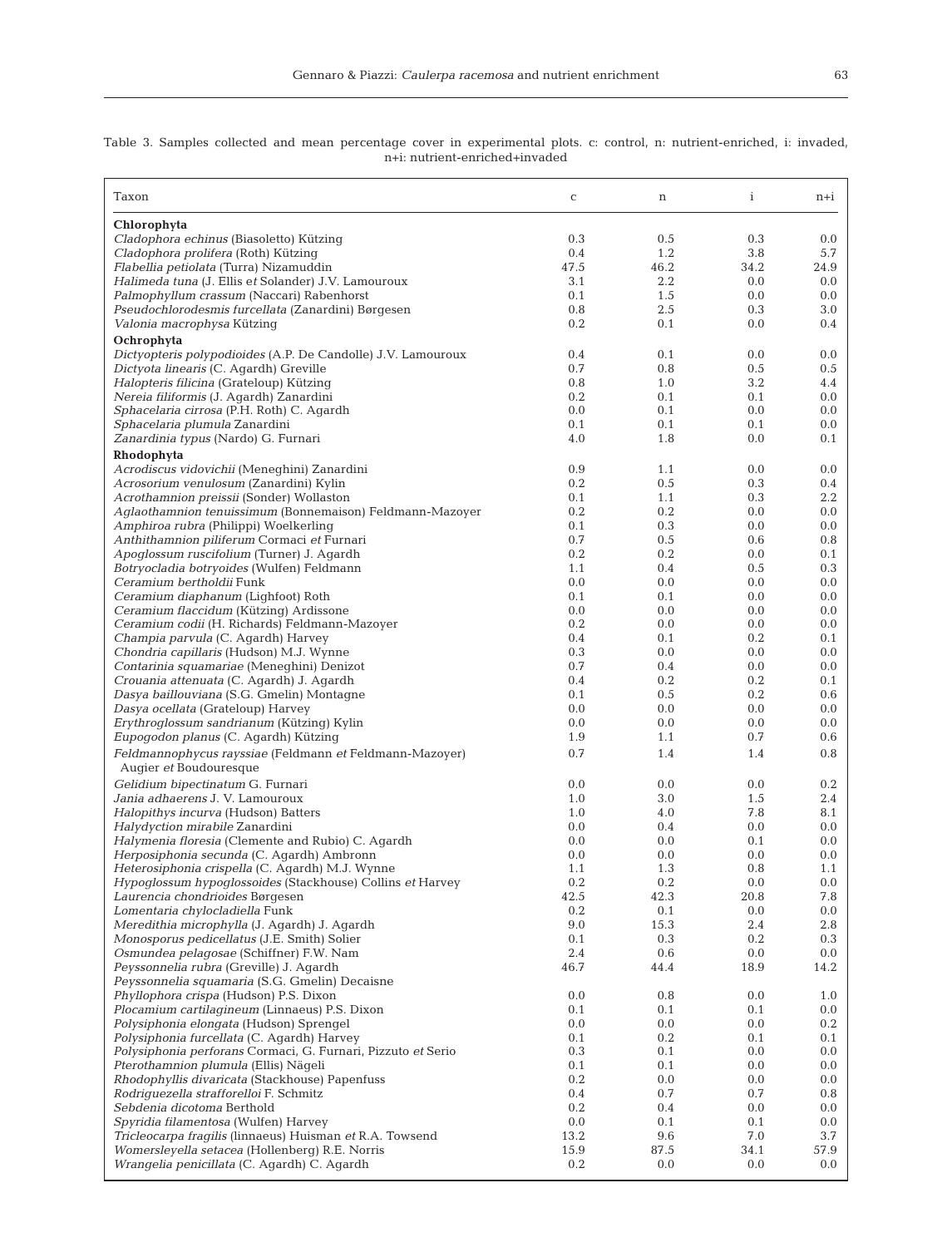secondary substrate colonized by encrusting, turf and erect algae. Species of the genus *Peyssonnelia* were the most common encrusting forms, while *Womersleyella setacea*, *Heterosiphonia crispella*, *Eupogodon planus* and *Feldmannophycus raissiae* were widely present in the turf. The erect layer was mostly composed of *Flabellia petiolata*, *Laurencia chondroides* and *Tricleocarpa fragilis*.

PERMANOVA detected a significant interaction Nutrient  $\times$  Invasion (Table 4); pair-wise test comparisons showed significant differences between treatments, which were clearly separated in the nMDS ordinations (Fig. 2).

The SIMPER test showed that an increase of nutrient load caused the rise in percentage cover of turf species, especially *Womersleyella setacea*, and of some erect layer species such as *Meredithia microphylla* and *Laurencia chondroides*. In invaded plots, the percentage cover of encrusting taxa *Peyssonnelia* spp., *Zanardinia typus* and calcareous Corallinales and the erect species *Flabellia petiolata, Halimeda tuna, Laurencia chondrioides* and *Meredithia microphylla* decreased, while *Halopithys incurva*, *Womersleyella setacea* and *Cladophora prolifera* showed a high tolerance to *C*. *race mosa* colonization and increased percentage cover. Responses of macroalgal assemblages in the nutrient-enriched+invaded plots were similar to those in the invaded plots; however, in nutrientenriched+invaded plots, there was a more pronounced decrease of sensitive taxa such as *Peyssonnelia* spp., *Zanardinia typus*, encrusting Corallinales, *Laurencia chondrioides* and *Flabellia petiolata*, while cover of *Womersleyella setacea* increased (Table 5).

Table 4. Results of PERMANOVA analysis on species composition and abundance of macroalgal assemblages in experimental plots and pairwise tests for interaction factor  $N \times I$ (Nutrient  $\times$  Invasion). N–: not nutrient-enriched (c, i: control vs. invaded); N+: nutrient-enriched (n, i: nutrient vs. nutrient+ invaded); I–: not invaded (c, n: control vs. nutrient-enriched); I+: invaded (i, n + i: invaded vs. nutrient-enriched+invaded). Significant p(perm) values are in **bold** type

| Source                   | df             | MS     | $pseudo-F$               | $p_{(perm)}$   |
|--------------------------|----------------|--------|--------------------------|----------------|
| N                        | 1              | 3135.6 | 72.02                    | 0.001          |
| T                        | 1              | 6811.7 | 156.46                   | 0.001          |
| $N \times I$             | 1              | 609.8  | 14.00                    | 0.001          |
| Area $(N \times I)$      | 4              | 43.5   | 0.57                     | 0.835          |
| Residual                 | 40             | 75.9   |                          |                |
| Total                    | 47             |        |                          |                |
| Pairwise tests           |                |        |                          |                |
| $(N \times I)$           | $p_{(perm)}$   |        |                          | $p_{(perm)}$   |
| $N-: c, i$<br>N+: n, n+i | 0.001<br>0.001 |        | I-: c, n<br>I+: i, n + i | 0.001<br>0.001 |



Fig. 2. nMDS ordination of species composition and abundance of macroalgal assemblages of all replicate plots:  $\left(\bigcirc\right)$ control,  $\left( \bullet \right)$  nutrient-enriched,  $\left( \triangle \right)$  invaded,  $\left( \triangle \right)$  nutrientenriched+invaded



Fig. 3. Vegetation cover of experimental plots (mean  $\pm$  SE, n = 12). c: control, i: invaded, n: nutrient-enriched, n+i: nutrientenriched+invaded. (a) Number of species and Shannon-Weaver index; (b) percentage cover of vegetation layers (encrusting, turf and erect)

In control plots, species number and total percentage cover were  $33.3 \pm 1.7$  and  $195.8 \pm 8.9$  respectively; lowest values for both these variables were found in the nutrient-enriched+invaded plots. Invaded plots showed intermediate values between control plots and nutrient-enriched+invaded ones. Total percentage cover and percentage cover of turf layer showed the highest values in nutrient-enriched plots (238.9  $\pm$ 8.4) while percentage cover of encrusting and erect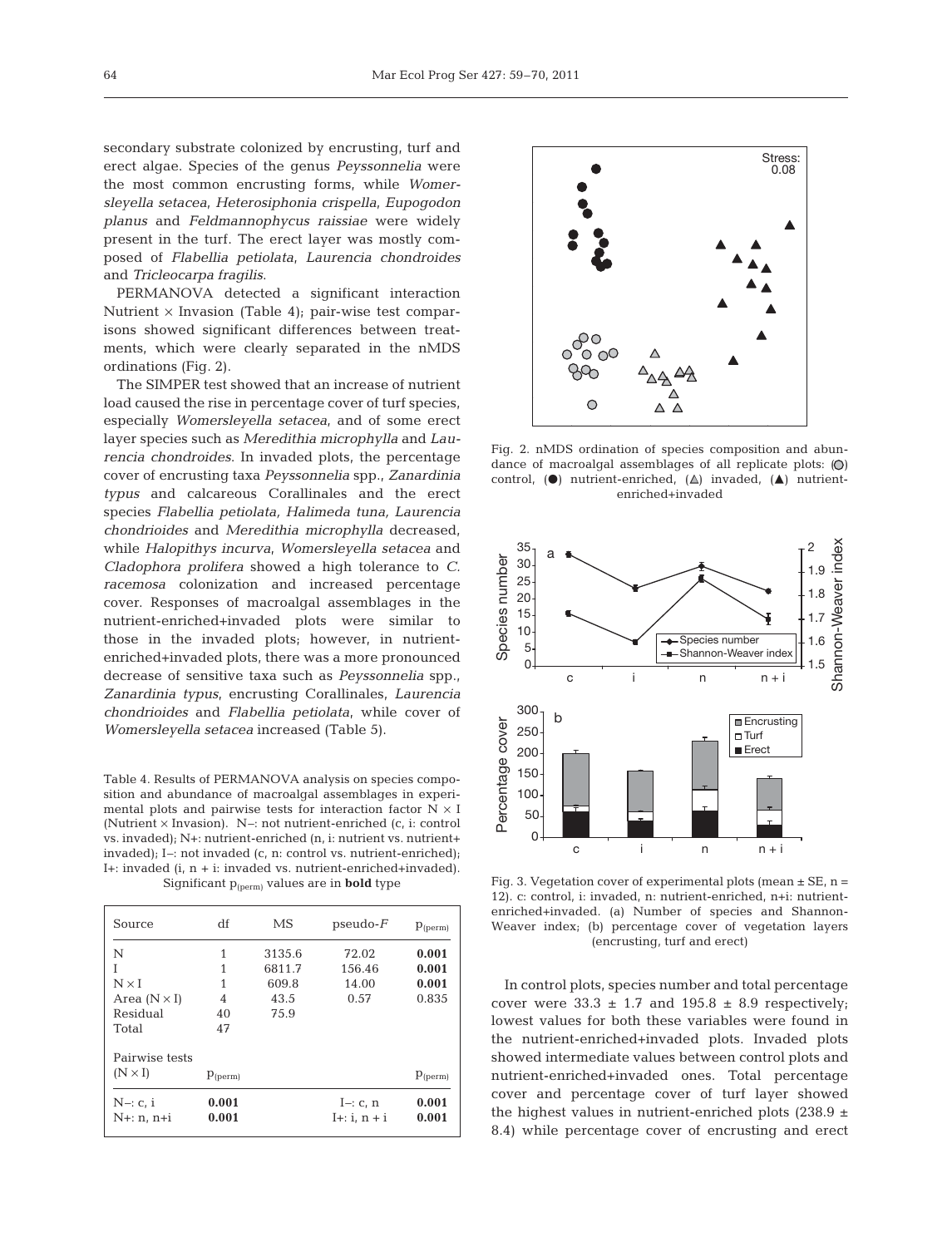layers showed minimum values in nutrient-enriched+ invaded plots (Fig. 3). ANOVA detected significant interaction between nutrient and invasion for total percentage cover, number of species, and percentage cover of all 3 algal layers. The SNK test showed that values of species number, total percentage cover and cover of erect and encrusting layers in invaded plots (both treatments) were significantly lower than in noninvaded plots, while the lowest values were detected

Table 5. Results of SIMPER test showing taxa contributing most to differences between experimental treatments. c: control, n: nutrient-enriched, i: invaded, n+i: nutrient-enriched+ invaded. Values in bold in the right-hand column show the average dissimilarity between the 2 treatments in the columns to the left

| Taxon                          | Mean<br>% cover | Mean<br>% cover | Contribution<br>(%) |
|--------------------------------|-----------------|-----------------|---------------------|
|                                | C               | i               | 19.4                |
| Peyssonnelia spp.              | 45.42           | 18.92           | 19.31               |
| <b>Encrusting Corallinales</b> | 200             | 174.17          | 18.97               |
| Laurencia chondrioides         | 38.75           | 20.75           | 13.11               |
| Flabellia petiolata            | 42.5            | 35.83           | 6.28                |
| Meredithia microphylla         | 9.1             | 3.08            | 5.69                |
| Halopithys incurva             | 1.83            | 7.82            | 5.18                |
| Womersleyella setacea          | 18.42           | 24.08           | 4.36                |
| Zanardinia typus               | 4.02            | 1.33            | 3.01                |
| Cladophora prolifera           | 0.38            | 3.77            | 2.48                |
| Halimeda tuna                  | 3.08            | $\theta$        | 2.24                |
|                                | C               | $\mathbf n$     | 18.48               |
| Womersleyella setacea          | 18.42           | 87.5            | 42.81               |
| Laurencia chondrioides         | 38.75           | 42.33           | 7.04                |
| Meredithia microphylla         | 9.1             | 15.33           | 6.07                |
| Halopithys incurva             | 1.83            | 4               | 2.66                |
| Jania adhaerens                | 0.97            | 3.03            | 1.47                |
| Pseudochlorodesmis             | 0.83            | 2.53            | 1.1                 |
| furcellata                     |                 |                 |                     |
|                                | C               | n+i             | 35.19               |
| <b>Encrusting Corallinales</b> | 200             | 135.42          | 27.62               |
| Peyssonnelia spp.              | 45.42           | 14.17           | 13.29               |
| Laurencia chondrioides         | 38.75           | 8.18            | 13.01               |
| Womersleyella setacea          | 18.42           | 48.75           | 12.95               |
| Flabellia petiolata            | 42.5            | 25.75           | 7.17                |
| Meredithia microphylla         | 9.1             | 2.77            | 3.36                |
| Halopithys incurva             | 1.83            | 8.08            | 3.06                |
| Tricheocarpa fragilis          | 10.25           | 4.93            | 2.7                 |
| Cladophora prolifera           | 0.38            | 5.67            | 2.26                |
| Zanardinia typus               | 4.02            | $\Omega$        | 1.72                |
| Halimeda tuna                  | 3.08            | $\overline{0}$  | 1.31                |
|                                | i               | n+i             | 22.84               |
| <b>Encrusting Corallinales</b> | 174.17          | 135.42          | 28.88               |
| Womersleyella setacea          | 24.08           | 48.75           | 18.37               |
| Laurencia chondrioides         | 20.75           | 8.18            | 9.38                |
| Flabellia petiolata            | 35.83           | 25.75           | 7.6                 |
| Tricheocarpa fragilis          | 11.17           | 4.93            | 4.86                |
| Peyssonnelia spp.              | 18.92           | 14.17           | 3.82                |
| Meredithia microphylla         | 3.08            | 2.77            | 2.41                |
| Pseudochlorodesmis             | 0.33            | 2.95            | 1.95                |
| furcellata                     |                 |                 |                     |

in nutrient-enriched+invaded plots. The SNK test also showed that differences between nutrient-enriched plots (both treatments) and not enriched plots were not significant for species number or for cover of erect and encrusting layers, while total percentage cover and cover of turf layer were significantly higher in nutrientenriched than in not enriched plots; turf cover was also significantly higher in nutrient-enriched plots than in nutrient-enriched+invaded plots. The Shannon-Weaver index was higher in non-invaded plots than in invaded ones and in nutrient-enriched plots compared to not enriched ones (Table 6).

### **DISCUSSION**

The results of the present study show that *Caulerpa racemosa* growth was enhanced by nutrient enrichment. Moreover, the effects of invasion on native macroalgal assemblages were stronger where nutrients were added.

The growth rates of *Caulerpa racemosa* observed in the present study, the values of biomass and the percentage cover in not nutrient-enriched plots were lower than those reported for shallower habitats in the same area (Piazzi & Cinelli 1999, Piazzi et al. 2001) and more similar to values reported for deeper populations along the French coasts (Ruitton et al. 2005), indicating the influence of depth in spread dynamics of the alga. Nutrient enrichment caused an increase in *C. racemosa* growth rate, resulting in higher values of biomass, stolon length, number of frond and patch size, which were clearly detected in spite of high variability among selected areas. These findings are in accordance with previous observations of the ecological characteristics of other *Caulerpa* species. The expansion of *C. prolifera* Forsskål (Lamouroux) along French coasts has been suggested to be related to the increase of domestic sewage pollution (Ollivier 1929) and thick mats of *C. verticillata* J. Agardh have been observed in sewage canals in Florida (Lapointe et al. 1994). The spread of introduced species, such as *C. taxifolia* in the Mediterranean Sea, *C. brachypus* f. *parvifolia* (Harvey) Cribb in Florida and *C. ollivierii* Dostál in the Bahamas is also considered to be enhanced by eutrophication (Chisholm et al. 1995, Lapointe et al. 2005, Lapointe & Beldford 2010). Results of the present study showed that invasion by *C. racemosa* may also be faster in eutrophic areas, suggesting that it could be favored by an increase of pollution in the coastal water of the Mediterranean Sea.

Effects of nutrient enrichment on the structure of macroalgal assemblages were lower than those described in other studies (Karez et al. 2004, Kraufvelin 2007) since no species disappeared as a consequence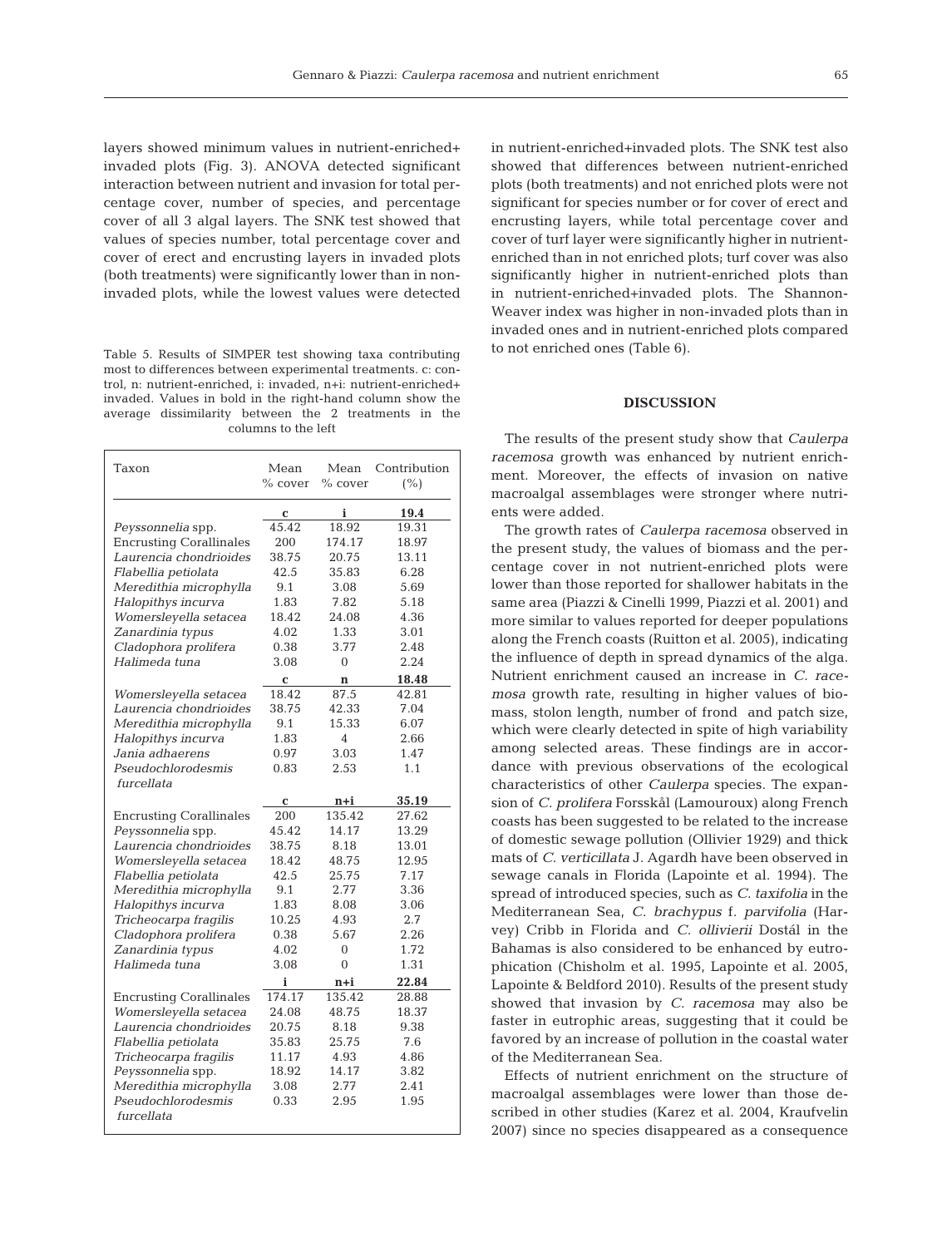| Table 6. Results of ANOVA analysis on total percentage cover, percentage cover of vegetation layers (erect, encrusting, turf),             |
|--------------------------------------------------------------------------------------------------------------------------------------------|
| species number per sample, and values of Shannon-Weaver index $(H')$ , and results of SNK test for interaction factor $N \times I$ (Nutri- |
| ent × Invasion). N(I): N × I comparisons for pairs of levels of factor 'Nutrient'; I(N): N × I comparisons for pairs of levels of factor   |
| 'Invasion'; c: control; n: nutrient-enriched; i: invaded; $n+i$ : nutrient-enriched+ invaded; N-: not nutrient-enriched (c and i); N+:     |
| nutrient-enriched (n and n+i); I-: not invaded (c and n); I+: invaded (i and n+i). Significant p-values are in <b>bold</b> type; ns: not   |
| significant                                                                                                                                |

| Source                     | df           | MS        | $\boldsymbol{F}$ | p         | Source                     | df           | MS          | $\boldsymbol{F}$ | p            |
|----------------------------|--------------|-----------|------------------|-----------|----------------------------|--------------|-------------|------------------|--------------|
| Percentage cover           |              |           |                  |           | Turf                       |              |             |                  |              |
| N                          | $\mathbf{1}$ | 6627      | 31.7             | 0.001     | N                          | $\mathbf{1}$ | 32489.6     | 445.9            | $\bf{0}$     |
| L                          | $\mathbf{1}$ | 238854.1  | 1145.8           | $\bf{0}$  | L                          | $\mathbf{1}$ | 863.6       | 11.8             | 0.004        |
| Area $(N \times I)$        | 12           | 208.4     | 0.3              | 0.959     | Area $(N \times I)$        | 12           | 72.8        | 0.4              | 0.906        |
| $N \times I$               | $\mathbf{1}$ | 47125.3   | 226.0            | $\bf{0}$  | $N \times I$               | $\mathbf{1}$ | 6320.4      | 86.7             | $\bf{0}$     |
| Residual                   | 32           | 542.5     |                  |           | Residual                   | 32           | 148.9       |                  |              |
| Total                      | 47           |           |                  |           | Total                      | 47           |             |                  |              |
| Cochran's $C = 0.243$ (ns) |              |           |                  |           | Cochran's $C = 0.241$ (ns) |              |             |                  |              |
| SNK test $N \times I$      | N(I)         | c < n     | I(N)             | c > i     | SNK test $N \times I$      | N(I)         | c < n       | I(N)             | $c = i$      |
|                            |              | $i > n+i$ |                  | $n > n+i$ |                            |              | $i < n+i$   |                  | $n > n+i$    |
| Erect                      |              |           |                  |           | <b>Species number</b>      |              |             |                  |              |
| N                          | 1            | 283.2     | 0.9              | 0.344     | N                          | $\mathbf{1}$ | 58.5        | 12.8             | 0.003        |
| $\mathbf I$                | $\mathbf{1}$ | 24201.1   | 82.8             | $\bf{0}$  | T                          | $\mathbf{1}$ | 910.0       | 199.4            | $\mathbf{0}$ |
| Area $(N \times I)$        | 12           | 291.9     | 1.1              | 0.382     | Area $(N \times I)$        | 12           | 4.5         | 1.6              | 0.141        |
| $N \times I$               | 1            | 4700.5    | 16.1             | 0.001     | $N \times I$               | $\mathbf{1}$ | 22.6        | 4.9              | 0.045        |
| Residual                   | 32           | 262.0     |                  |           | Residual                   | 32           | 2.8         |                  |              |
| Total                      | 47           |           |                  |           | Total                      | 47           |             |                  |              |
| Cochran's $C = 0.191$ (ns) |              |           |                  |           | Cochran's $C = 0.204$ (ns) |              |             |                  |              |
| SNK test $N \times I$      | N(I)         | $c = n$   | I(N)             | c > i     | SNK test $N \times I$      | N(I)         | $c = n$     | I(N)             | c > i        |
|                            |              | $i > n+i$ |                  | $n > n+i$ |                            |              | $i > n+i$   |                  | $n > n+i$    |
| Encrusting                 |              |           |                  |           | H'                         |              |             |                  |              |
| $\rm N$                    | 1            | 11535.1   | 48.9             | $\bf{0}$  | $\mathbf N$                | $\mathbf{1}$ | 0.157       | 18.1             | 0.001        |
| T                          | 1            | 58569.2   | 248.29           | $\bf{0}$  | T                          | $\mathbf{1}$ | 0.124       | 14.3             | 0.002        |
| Area $(N \times I)$        | 12           | 235.8     | 1.44             | 0.198     | Area $(N \times I)$        | 12           | 0.008       | 0.7              | 0.693        |
| $N \times I$               | $\mathbf{1}$ | 1743.6    | 7.39             | 0.018     | $N \times I$               | $\mathbf{1}$ | 0.001       | 0.1              | 0.707        |
| Residual                   | 32           | 163.5     |                  |           | Residual                   | 32           | 0.011       |                  |              |
| Total                      | 47           |           |                  |           | Total                      | 47           |             |                  |              |
| Cochran's $C = 0.174$ (ns) |              |           |                  |           | Cochran's $C = 0.229$ (ns) |              |             |                  |              |
| SNK test $N \times I$      | N(I)         | $c = n$   | I(N)             | c > i     | <b>SNK</b> test            | N            | $N- < N+$   |                  |              |
|                            |              | $i > n+i$ |                  | $n > n+i$ |                            | T            | $I - > I +$ |                  |              |

of nutrient enrichment, nor was there an increase in cover of typical species of polluted habitats. Probably the length of the experiment (about 4 mo) allowed observation of only the early phases of the eutrophication process in deep subtidal Mediterranean rocky assemblages. Nutrient enrichment caused an increase of macroalgal cover, mostly due to turf species, a pattern that has been widely described elsewhere (Gorostiaga & Diez 1996, Diaz et al. 2002, Gorgula & Connell 2004, Russell et al. 2005). Increasing nutrient levels in coastal waters are considered to be the principal cause of the dominance of turf-forming species, which can spread more quickly under nutrient overload conditions than other seaweeds (Rosenberg & Ramus 1984, Hein et al. 1995, Pedersen & Borum 1996, 1997).

The effects of addition of *Caulerpa racemosa* were similar to those described for naturally invaded deep subtidal Mediterranean assemblages (Piazzi et al. 2007a, Piazzi & Balata 2008, 2009), i.e. modification of the assemblage structure and reduced macroalgal cover and biodiversity.

The addition of *Caulerpa racemosa* in combination with nutrient enrichment resulted in more extensive modification of the assemblage structure, compared to the other treatments, and a reduction in percent cover of sensitive species was observed. *C. racemosa* competes with benthic organisms by overgrowth of stolons (Piazzi et al. 2001, Kružić et al. 2008, Baldacconi & Corriero 2009) and the enhanced abundance of *C. racemosa* caused by nutrient enrichment can amplify the effect of stolon cover on benthic assemblages. This effect can lead to severe consequences particularly in coralligenous habitats, which are highly sensitive to environmental alterations (Balata et al. 2005). The maintenance of this habitat is related to the balance between growth and death of calcareous organisms and a long recovery period is required following any damage, owing to the low growth rate of Corallinales,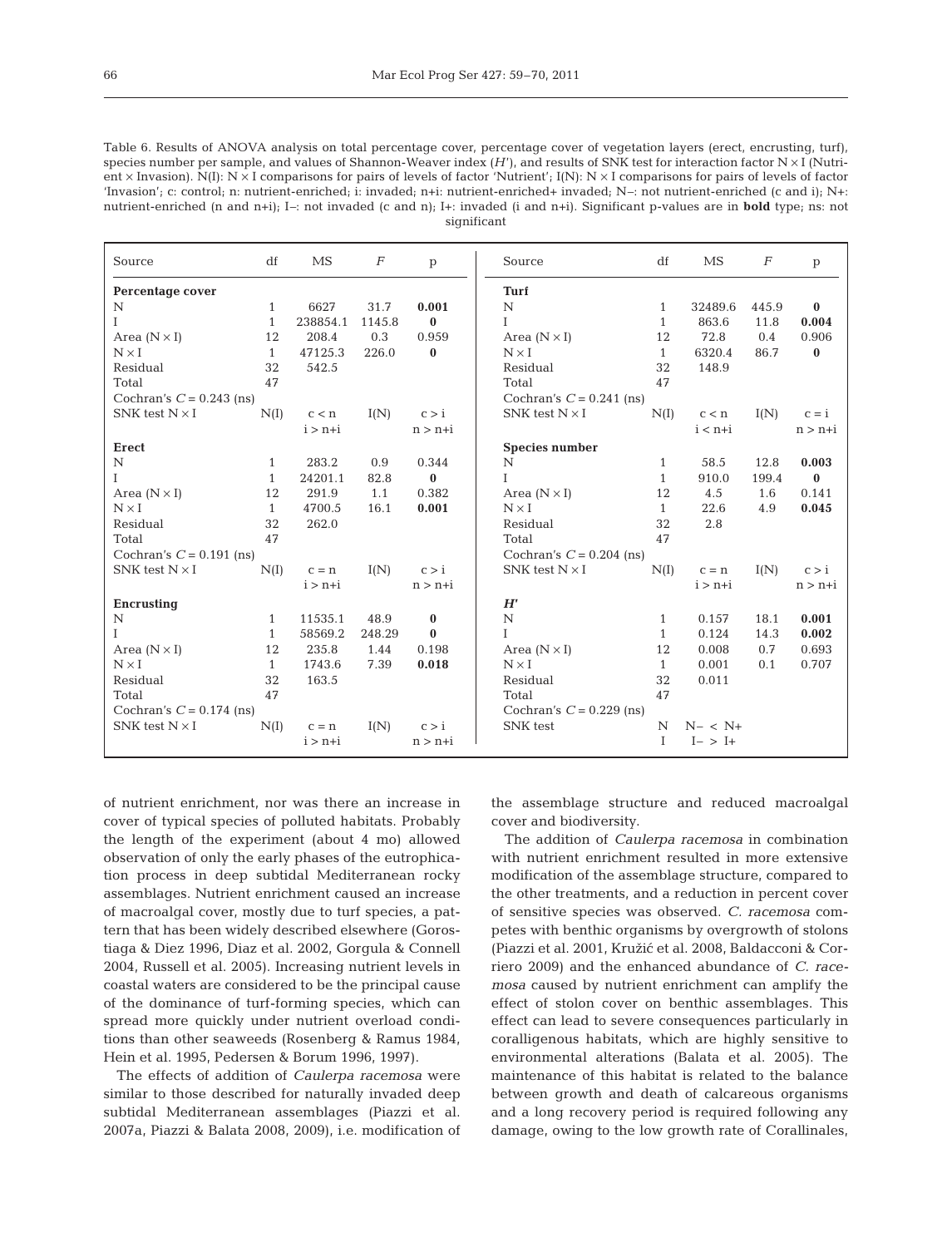which are the main builders of this habitat in the Mediterranean region (Garrabou & Ballesteros 2000). Many sessile organisms can completely or partially recover during the vegetative rest period of *C. racemosa* (Piazzi & Ceccherelli 2006, Klein & Verlaque 2009), but this period in not sufficient to allow the recovery of encrusting Corallinales. The death of the latter due to *C. racemosa* cover could have serious consequences for the conservation of Mediterranean coastal habitats.

Turf species showed lower values in plots where both stressors were present than in nutrient treated plots without the addition of *Caulerpa racemosa.* This finding confirms previous observations showing that turf species are more affected by *C. racemosa* than erect layer species, probably because the former are more susceptible to the alga's competitive mechanisms (Piazzi et al. 2001, Balata et al. 2005). However, despite the occurrence of antagonism between *C. racemosa* and turfs, the introduced turf-forming species *Womersleyella setacea* showed higher abundance in plots where both *C. racemosa* and nutrients were added than in control plots. In fact, *W. setacea* was one of the species that most increased their abundance following nutrient enrichment and was less affected by *C. racemosa* colonization than other turf-species. Thus, the final result of the interaction between nutrient enrichment and *C. racemosa* invasion was the shift from a well structured macroalgal assemblage to one strongly dominated by a small number of invasive species. This replacement process implies a simplification of the architectural complexity of macroalgal assemblages, due to a decrease in species richness and the reduction or disappearance of engineering species (such as en crusting Corallinales, Peyssonneliaceae, and erect Udoteaceae).

Although the aim of the present study was not to evaluate the role played by pollution in modifying vulnerability of macroalgal assemblages to invasion, biotic and environmental changes observed in the nutrient-enriched plots suggest that these may have lead to a further reduction in these assemblages' resistance to *Caulerpa racemosa*. In fact, the spread of invasive seaweeds is considered to be favored not only by the high ecological fitness of the invaders but also by the characteristics of the receiving environment (Dun s tan & Johnson 2007) and anthropogenic disturbance, causing changes in the resource availability, often leads to a higher incidence and abundance of invaders (Schaffelke and Hewitt 2007, Valentine et al. 2007). The amount of resource availability across the resource spectrum is another factor that determines the success or failure of a seaweed invasion (Dunstan & Johnson 2007). Thus, tolerance by *Caulerpa* species to changes in resource availability and the presence of degraded receiving habitats are both considered to promote colonization by these species (Occhipinti-Ambrogi & Savini 2003). For example, sediment traits of urban wastewater impacted seabed are described to enhance the competitiveness of *C. taxifolia* when it is in contact with Mediterranean seagrasses (Chisolm et al. 1995, Ceccherelli & Cinelli 1997). Changes in the structure of assemblages following nutrient enrichment and in particular the increase of *Womersleyella seta cea*, suggest further positive feedback between im pacts, as the presence of algal turfs can favor colonization by *C. racemosa* (Ceccherelli et al. 2002, Piazzi et al. 2003, Bulleri & Benedetti-Cecchi 2008). Different roles, as passenger or driver of ecosystem modifications (MacDougall & Turkington 2005), have been attributed to *C. racemosa* (Bulleri et al. 2010) and the importance of nutrient enrichment in this context could be an interesting topic for further investigation.

Nutrient concentrations tested in the present study were higher than those usually measured in the Mediterranean coastal area affected by diffuse sources of pollution. Nevertheless, values of nutrient concentration comparable to those in our study were measured in some marine coastal areas subjected to major point sources of nutrient pollution, such as sewage effluents from intensive fish farming installations (Gennaro et al. 2006) and outfalls from domestic waste treatment plants (Arevalo et al. 2007). Given the long time response of macroalgal assemblages to diffuse eutrophication sources and the short vegetative period of *Caulerpa racemosa* (July to October), we had to stress the ecosystem by means of an experimental set-up that could induce a response in assemblages over a short time period that was comparable to that caused by chronic exposure to nutrient pollution. Further investigations could test the effects of changes in amount and temporal variability of nutrient levels; in fact, impacts are known to be dependent on both the intensity of stresses and their patterns of variations (Benedetti-Cecchi et al. 2006, Bertocci et al. 2007, Vaselli et al. 2008).

Non-native macroalgal invasions are expected to increase in coming years (William & Smith 2007), as is land-based nutrient pollution in coastal waters (Howarth & Marino 2006). Our results agree with other findings (Ceccherelli & Cinelli 1997, Steen 2003, Sánchez & Fernández 2006, Lapointe & Beldford 2010), indicating that the spread of some species of non- native macroalgae in the oligotrophic regions can be favored by nutrient enrichment. The role of eutrophication in aiding invasions of non-native macroalgae must be recognized and more experimental studies on this topic are needed in order to predict the consequences of possible synergisms between these aspects of global change and to identify appropriate strategies to ef fectively manage the phenomenon in the future.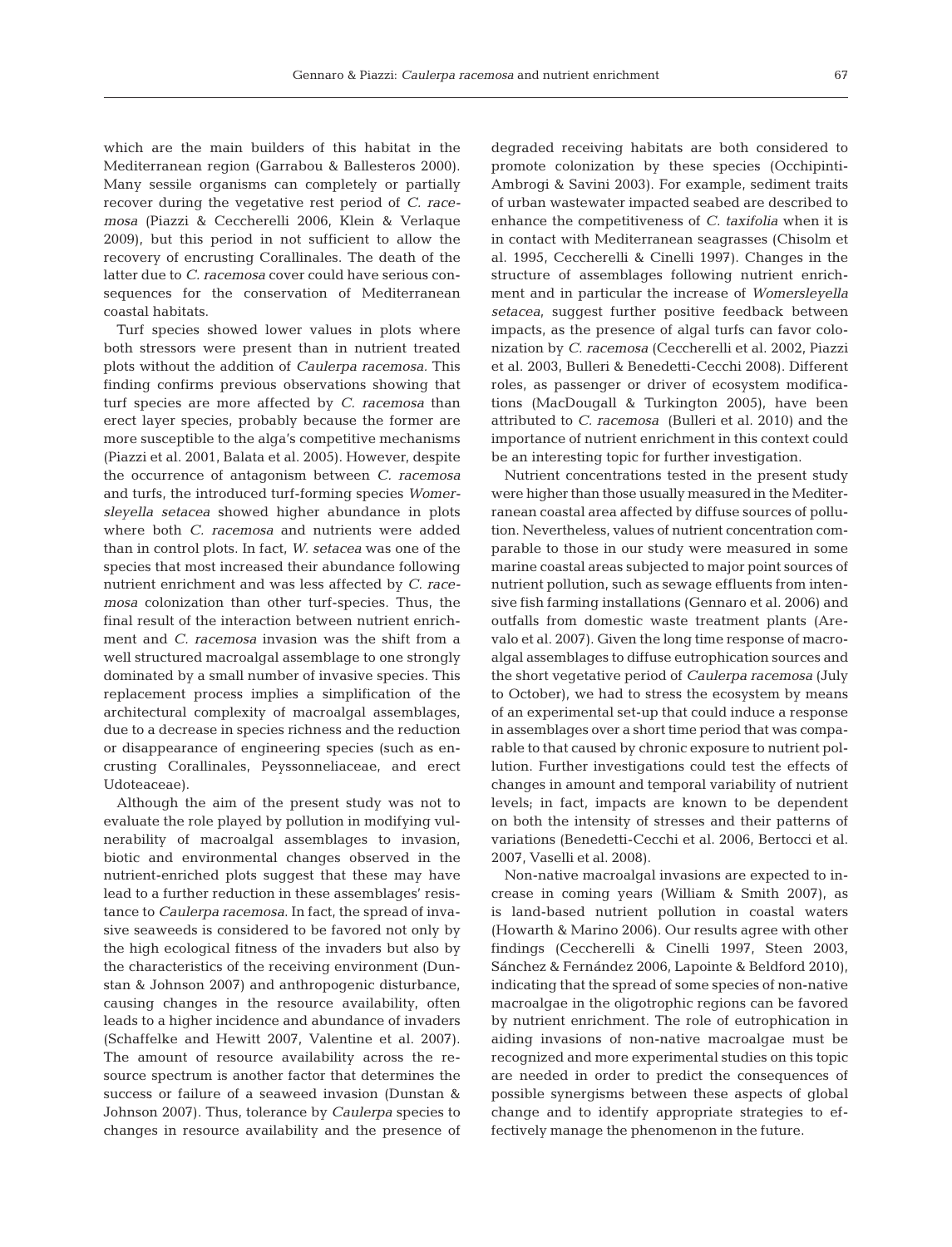*Acknowledgement.* We are particularly grateful to I. Mercatali for her valuable support in the analysis of seawater nutrients. We thank S. Porrello and E. Persia for putting resources of the ISPRA (ex ICRAM) Laboratory at our disposal for nutrient analysis. We thank D. Balata for his helpful comments on the manuscript and M. Di Fiore for assistance in the field.

#### LITERATURE CITED

- ► Anderson MJ (2001) A new method for non-parametric multivariate analysis of variance. Austral Ecol 26:32–46
	- Antolić B, Žuljević A, Despalatović M, Grubelić I, Cvitković I (2008) Impact of the invasive green alga *Caulerpa racemosa* var. *cylindracea* on the epiphytic macroalgal assemblage of *Posidonia oceanica* seagrass rhizomes in the Adriatic sea. Nova Hedwigia 86:155–167
- Arevalo R, Pinedo S, Ballesteros E (2007) Changes in the com-➤ position and structure of Mediterranean rocky-shore communities following a gradient of nutrient enrichment: descriptive study and test proposed methods to asses water quality regarding macroalgae. Mar Pollut Bull 55: 104–113
- ► Balata D, Piazzi L, Cecchi E, Cinelli F (2005) Variability of Mediterranean coralligenous assemblages subject to local variation in sediment deposits. Mar Environ Res 60: 403–421
- ► Balata D, Piazzi L, Nesti U, Bulleri F, Bertocci I (2010) Effects of enhanced loads of nutrients on epiphytes on leaves and rhizomes of *Posidonia oceanic.* J Sea Res 63:173–179
- ► Baldacconi R, Corriero G (2009) Effects of the spread of the alga *Caulerpa racemosa* var. *cylindracea* on the sponge assemblage from Coralligenous concretions of the Apulian coast (Ionian Sea, Italy). PSZNI: Mar Ecol 30:337–345
	- Ballesteros E (1986) Metodos de analisis estructural en comunidades naturales, en particular del fitobentos. Oecol Aquat 8:117–131
	- Ballesteros E (2006) Mediterranean coralligenous assemblages: a synthesis of present knowledge. Oceanogr Mar Biol Annu Rev 44:123–195
- Benedetti-Cecchi L, Bertocci I, Vaselli S, Maggi E (2006) Tem-➤ poral variance reserves the impact of high mean intensity of stress in climate change experiments. Ecology 87: 2489–2499
- Bertocci I, Vaselli S, Maggi E, Benedetti-Cecchi L (2007) ➤ Changes in temporal variance of rocky shore organismabundances in response to manipulation of mean intensity and temporal variability of aerial exposure. Mar Ecol Prog Ser 338:11–20
- ► Bray JR, Curtis JT (1957) An ordination of the upland forest communities of Southern Wisconsin. Ecol Monogr 27: 325–349
- ► Bulleri F, Benedetti-Cecchi L (2008) Facilitation of the introduced green alga, *Caulerpa racemosa*, by resident algal turfs: experimental evaluation of underlying mechanisms. Mar Ecol Prog Ser 364:77–86
	- Bulleri F, Balata D, Bertocci I, Tamburello L, Benedetti-Cecchi L (2010) The seaweed *Caulerpa racemosa* on Mediterranean rocky reefs: from passenger to driver of ecological changes. Ecology 91:2205–2212
- ► Burke MJW, Grime JP (1996) An experimental study of plant ► Howarth RW, Marino R (2006) Nitrogen as the limiting nutricommunity invasibility. Ecology 77:776–790
- Ceccherelli G, Campo D (2002) Different effects of *Caulerpa* ➤ *racemosa* on two co-occurring seagrasses in the Mediterranean. Bot Mar 45:71–76
- ▶ Ceccherelli G, Cinelli F (1997) Short-term effects of nutrient enrichment of the sediment and interactions between the

seagrass *Cymodocea nodosa* and the introduced green alga *Caulerpa taxifolia* in a Mediterranean bay. J Exp Mar Biol Ecol 217:165–177

- ► Ceccherelli G, Piazzi L, Balata D (2002) Spread of introduced *Caulerpa* species in macroalgal habitats. J Exp Mar Biol Ecol 280:1–11
	- Chisholm JRM, Fernex F, Mathieu D, Jaubert JM (1995) Links between sediment pollution and *Caulerpa taxifolia* proliferation. Rapp Comm Int Mer Médit 34:24
- ► Chisholm JRM, Fernex FE, Mathieu D, Jaubert JM (1997) Wastewater discharge, seagrass decline and algal proliferation on the Cote d Azur. Mar Pollut Bull 34:78–84
- ► Clarke KR (1993) Non-parametric multivariate analyses of changes in community structure. Austral Ecol 18:117–143
- ► Diaz P, Lopez JJ, Piriz ML (2002) Symptoms of eutrophication in intertidal macroalgal assemblages of Nuevo Gulf (Patagonia, Argentina). Bot Mar 45:267–273
- ► Dukes JS, Mooney HA (1999) Does global change increase the success of biological invaders? Trends Ecol Evol 14: 135–139
- ► Dunstan PK, Johnson CR (2007) Mechanisms of invasions: can the recipient community influence invasion rates? Bot Mar 50:361–372
- ► Feely RA, Sabine CL, Lee K, Berelson W, Kleypas J, Fabry VJ, Millero FJ (2004) Impact of anthropogenic  $CO<sub>2</sub>$  on the CaCO3 system in the oceans. Science 305:362–366
- ► Garrabou J, Ballesteros E (2000) Growth of *Mesophyllum alternans* and *Lithophyllum frondosum* (Corallinales, Rhodophyta) in the northwestern Mediterranean*.* Eur J Phycol 35:1–10
- ► Gennaro P, Guidotti M, Funari E, Porrello S, Lenzi M (2006) Reduction of land based fish-farming impact by phytotreatment pond system in a marginal lagoon area. Aquaculture 256:246–254
- ► Gorgula SK, Connell SD (2004) Expansive covers of turf-forming algae on human-dominated coast: the relative effects of increasing nutrient and sediment loads. Mar Biol 145: 613–619
- ► Gorostiaga JM, Diez L (1996) Changes in the sublittoral benthic marine macroalgae in the polluted area of Abra de Bilbao and proximal coast (northern Spain). Mar Ecol Prog Ser 130:157–167
- ► Grall J, Chavaud L (2002) Marine eutrophication and benthos: the need for new approaches and concepts. Glob Change Biol 8:813–830
	- Gross KL, Mittelbach GG, Reynolds HL (2005) Grassland in vasibility and diversity: responses to nutrients, seed input, and disturbance. Ecology 86:476–486
- ► Harley CDG, Hughes AR, Hultgren KM, Miner BG and others (2006) The impacts of climate change in coastal marine systems. Ecol Lett 9:228–241
- ► Harris LG, Tyrrell MC (2001) Changing community states in the Gulf of Maine: synergism between invaders, over-fishing and climate change. Biol Inv 3:9–21
- ► Hein M, Pedersen MF, Sand-Jensen K (1995) Size-dependent nitrogen uptake in micro- and macroalgae. Mar Ecol Prog Ser 118:247–253
- ► Hobbs RJ, Huenneke LF (1992) Disturbance, diversity, and invasions: implications for conservation. Conserv Biol 6: 324–337
- ent for eutrophication in coastal marine ecosystems: Evolving views over three decades. Limnol Oceanogr 51: 364–376
- Huenneke LF (1997) Outlook for plant invasions: interaction with other agents of global change. In: Luken JO, Thieret JW (eds) Assessment and Management of Plant Invasions.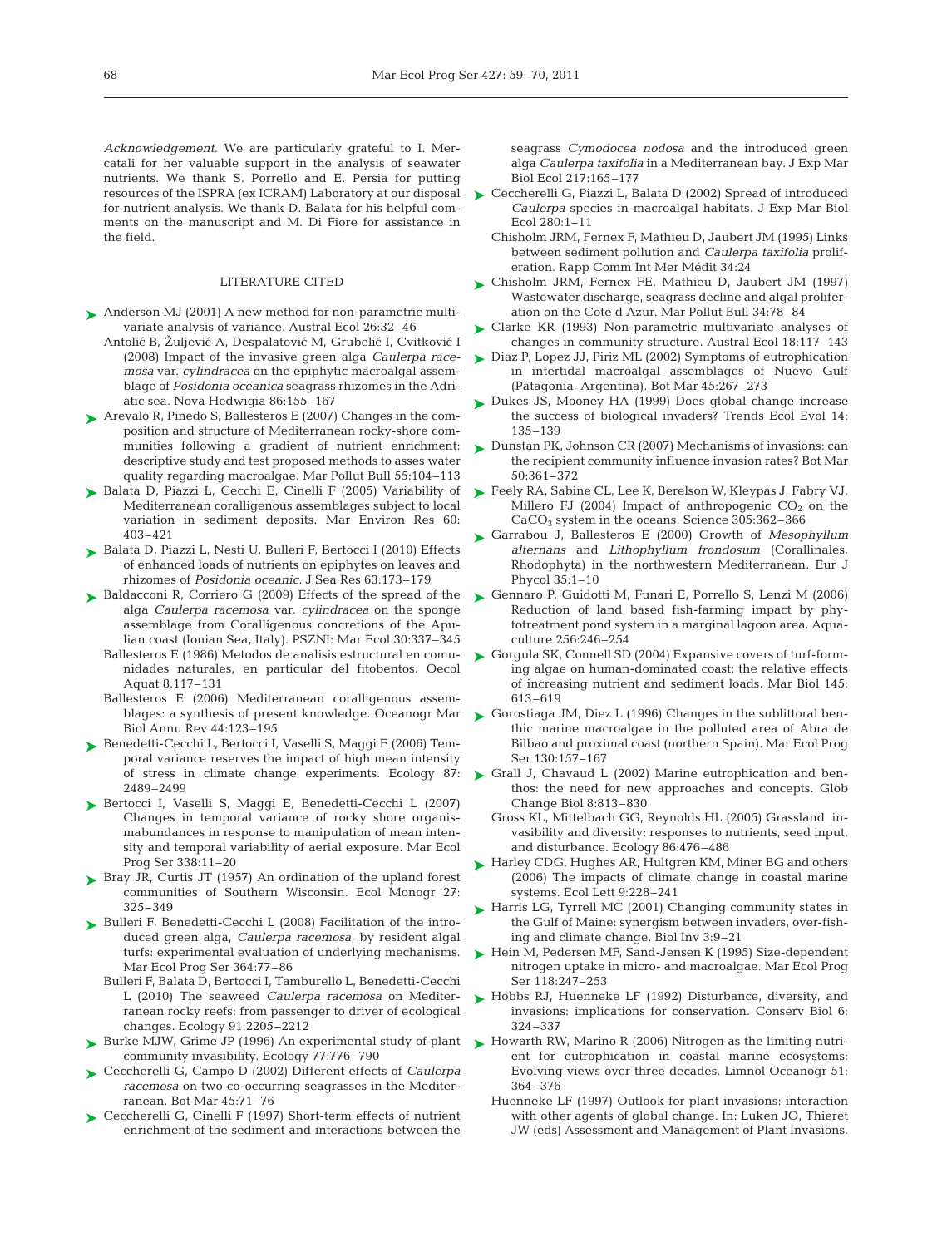Springer, New York, p 95–103

- ► Incera M, Olabarria C, Troncoso JS, Lopez J (2009) Response of the invader *Sargassum muticum* to variability in nutrient supply. Mar Ecol Prog Ser 38:327–359
- ► Karez R, Engelbert S, Kraufvelin P, Pedersen MF, Sommer U (2004) Biomass response and change in composition of ephemeral macroalgal assemblages along an experimental gradient of nutrient enrichment. Aquat Bot 78:103–117
- Klein J, Verlaque M (2008) The *Caulerpa racemosa* invasion: ➤ a critical review. Mar Pollut Bull 56:205–225
- ► Klein J, Verlaque M (2009) Macrophyte assemblage associated with an invasive species exhibiting temporal variability in its development pattern. Hydrobiologia 636:369–378
- ► Klein J, Ruitton S, Verlaque M, Boudouresque CF (2005) Species introductions, diversity and disturbances in marine macrophyte assemblages of the northwestern Mediterranean Sea. Mar Ecol Prog Ser 290:79-88
- ► Kraufvelin P (2007) Response to nutrient enrichment, wave action and disturbance in rocky shore communities. Aquat Bot 87:262–274
	- Kružić P, Žuljević A, Nikolić V (2008) The highly invasive alga *Caulerpa racemosa* var. *cylindracea* poses a new threat to the banks of the coral *Cladocora caespitosa* in the Adriatic Sea. Coral Reefs 27:441
- Lapointe BE, Beldford BJ (2010) Ecology and nutrition of inva-➤ sive *Caulerpa brachypus* f. *parvifolia* blooms on coral reefs off southeast Florida, U.S.A. Harmful Algae 9:1–12
	- Lapointe BE, Tomasko DA, Matzie WR (1994) Eutrophication and trophic state classification of seagrass communities in the Florida Keys. Bull Mar Sci 54:696–717
	- Lapointe BE, Barile PJ, Wynne MJ, Yentsch CS (2005) Reciprocal invasion: Mediterranean native *Caulerpa ollivierii* in the Bahamas supported by human nitrogen enrichment. Aquat Invaders 16:2–5
	- Leishman MR, Thomson VP (2005) Experimental evidence for the effects of additional water, nutrients and physical disturbance on invasive plants in low fertility Hawkesbury Sandstone soils, Sydney. Aust J Ecol 93:38–49
	- Livingston RJ (2001) Eutrophication processes in coastal systems: origin and succession of plankton blooms and effects on secondary production in gulf coast estuaries. CRC Press, Boca Raton, FL
- ► MacDougall AS, Turkington R (2005) Are invasive species the drivers or passengers of change in degraded ecosystems? Ecology 86:42–55
- ▶ Martin S, Gattuso JP (2009) Response of Mediterranean coralline algae to ocean acidification and elevated temperature. Glob Change Biol 15:2089–2100
- ► Morand P, Briand X (1996) Excessive growth of macroalgae; a symptom of environmental disturbance. Bot Mar 39: 491–515
	- Nixon SW (1995) Coastal marine eutrophication: a definition, social causes, and future concerns. Ophelia 41:199–219
- Occhipinti-Ambrogi A, Savini D (2003) Biological invasion as ➤ a component of global change in stressed marine ecosystems. Mar Pollut Bull 46:542–551

Ollivier G (1929) Etude de la flore marine de la Cote d'Azur. Ann Inst Oceanogr 7:53–173

- ▶ Pedersen MF, Borum J (1996) Nutrient control of algal growth in estuarine waters. Nutrient limitation and the importance of nitrogen requirements and nitrogen storage among phytoplankton and species of macroalgae. Mar Ecol Prog Ser 142:261–272
- ▶ Pedersen MF, Borum J (1997) Nutrient control of estuarine macroalgae: growth strategy and the balance between nitrogen requirement and uptake. Mar Ecol Prog Ser 161: 155–163
- Piazzi L, Balata D (2008) The spread of *Caulerpa racemosa* ➤ var. *cylindracea* in the Mediterranean Sea: an example of how biological invasions can influence beta diversity. Mar Environ Res 65:50–61
- Piazzi L, Balata D (2009) Invasion of alien macroalgae in dif-➤ ferent Mediterranean habitats. Biol Inv 11:193–204
- ► Piazzi L, Ceccherelli G (2006) Persistence of biological invasion effects: recovery of macroalgal assemblages after removal of *Caulerpa racemosa* var. *cylindracea.* Estuar Coast Shelf Sci 68:455–461
- Piazzi L, Cinelli F (1999) Development and seasonal dynamics ➤ of a population of the tropical alga *Caulerpa racemosa* (Forsskål) J. Agardh in the Mediterranean. Cryptogam Algol 20:295–300
- ► Piazzi L, Ceccherelli G, Cinelli F (2001) Threat to macroalgal diversity: effects of the introduced green alga *Caulerpa racemosa* in the Mediterranean. Mar Ecol Prog Ser 210: 149–159
	- Piazzi L, Ceccherelli G, Balata D, Cinelli F (2003) Early patterns of *Caulerpa racemosa* recovery in the Mediterranean Sea: the influence of algal turfs. J Mar Biol Assoc UK 83: 27–29
- Piazzi L, Balata D, Ceccherelli G, Cinelli F (2005a) Interactive ➤ effect of sedimentation and *Caulerpa racemosa* var. *cylin*  dracea invasion on macroalgal assemblages in the Mediterranean Sea. Estuar Coast Shelf Sci 64:467–474
	- Piazzi L, Meinesz A, Verlaque M, Akçali B and others (2005b) Invasion of *Caulerpa racemosa* var. *cylindracea* (Caulerpales, Chlorophyta) in the Mediterranean Sea: an assessment of the spread. Cryptogam Algol 26:189–202
	- Piazzi L, Balata D, Cinelli F (2007a) Invasions of alien macroalgae in Mediterranean coralligenous assemblages. Cryptogam Algol 28:289–301
- Piazzi L, Balata D, Foresi L, Cristaudo C, Cinelli F (2007b) ➤ Sediment as a constituent of Mediterranean benthic communities dominated by *Caulerpa racemosa* var *cylindracea.* Sci Mar 71:129–135
- ► Rosenberg G, Ramus J (1984) Uptake of inorganic nitrogen and seaweed surface area:volume ratios. Aquat Bot 19:65-72
- ▶ Ruitton S, Verlaque M, Boudoresque CF (2005) Seasonal changes of the introduced *Caulerpa racemosa* var. *cylindracea* (Caulerpales, Chlorophyta) at the northwest limit of its Mediterranean range. Aquat Bot 82:55–70
- ▶ Russell BD, Eldson TS, Gillanders BM, Connel SD (2005) Nutrient increase epiphyte loads: broad-scale observations and an experimental assessment. Mar Biol 147: 551–558
- ► Sánchez I, Fernández C (2006) Resource availability and invasibility in an intertidal macroalgal assemblage. Mar Ecol Prog Ser 313:85–94
- ▶ Schaffelke B, Hewitt CL (2007) Impact of introduced seaweeds. Bot Mar 50:397–417
- ▶ Schiel DR, Steinbeck JR, Foster MS (2004) Ten years of induced ocean warming causes comprehensive changes in marine benthic communities. Ecology 85:1833–1839
- ► Soltan D, Verlaque M, Boudouresque CF, Francour P (2001) Changes in macroalgal communities in the vicinity of a Mediterranean sewage outfall after the setting up of a treatment plant. Mar Pollut Bull 42:59–70
- ▶ Stachowicz JJ, Whitlatch RB, Osman RW (1999) Species diversity and invasion resistance in a marine ecosystem. Science 286:1577–1579
- ► Steen H (2003) Intraspecific competition in *Sargassum muti cum* (Phaeophyceae) germlings under various density, nutrient and temperature regimes. Bot Mar 46:36–43
	- Stimson J, Larned ST, Conklin E (2001) Effect of herbivory, nutrient levels, and introduced algae on the distribution